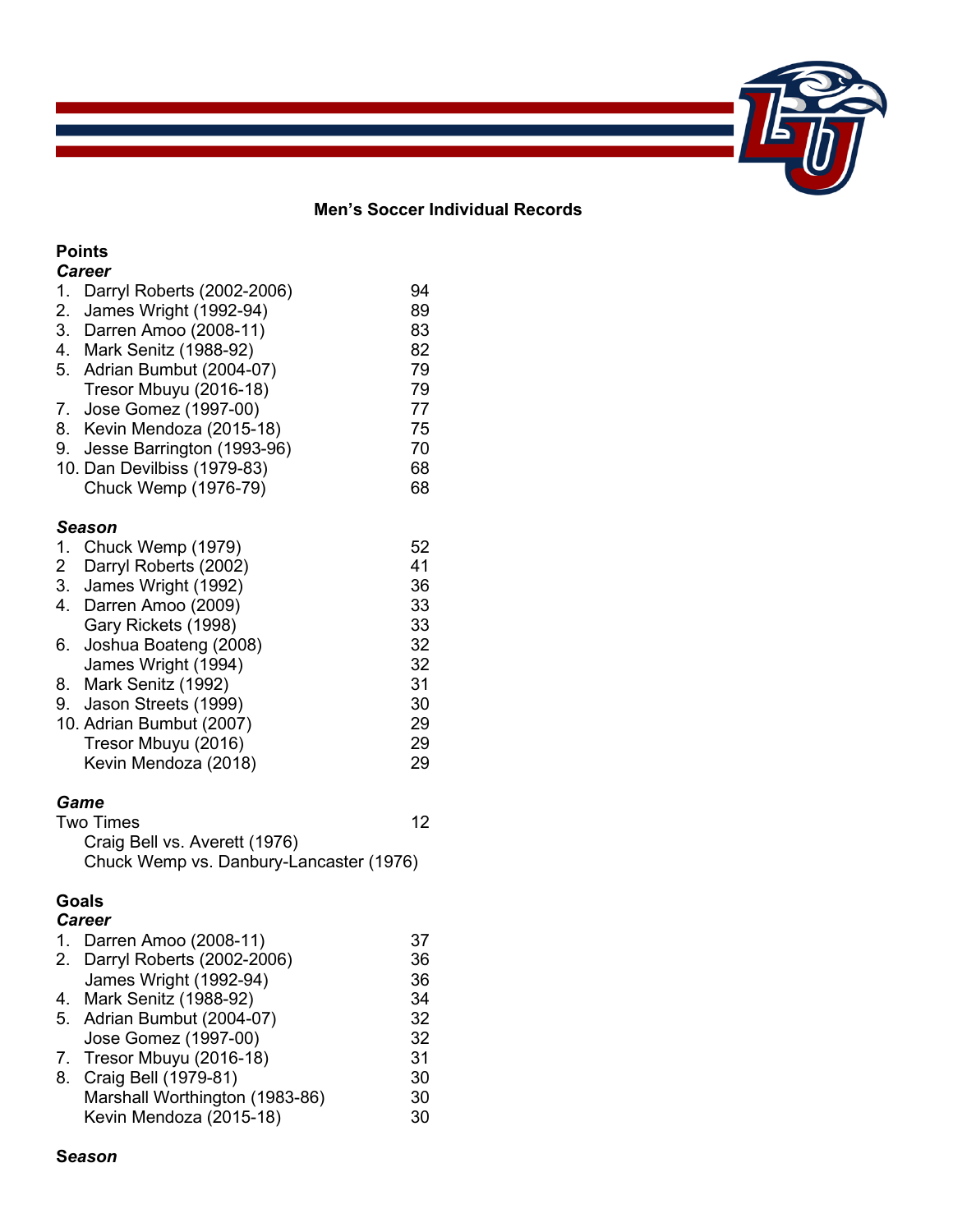| $\overline{1}$ . UNUUN YYUNIP (1919) | ∠∪ |
|--------------------------------------|----|
| 2. Darryl Roberts (2002)             | 17 |
| 3. James Wright (1992)               | 16 |
| 4. Gary Rickets (1998)               | 15 |
| 5. Darren Amoo (2009)                | 14 |
| Jason Streets (1999)                 | 14 |
| 7. Joshua Boateng (2008)             | 13 |
| Mark Senitz (1992)                   | 13 |
| Mark Senitz (1991)                   | 13 |
|                                      |    |

1. Chuck Wemp (1979) 20

## *Game*

Two Times 6

Craig Bell vs. Averett (1976) Chuck Wemp vs. Danbury-Lancaster (1976)

## **Assists**

## *Career* 1. Kian Brownlee (1996,98-00) 27 2. Brent Ward (1989-92) 23 3. James Otchere (1987-90) 22 Darryl Roberts (2002-06) 22 5. Phillip Aseweh (2009-11) 21 Jesse Barrington (1993-96) 21 7. Juan F. Niño (2008-11) 18 8. James Wright (1992-94) 17 Tresor Mbuyu (2016-18) 17 9. Pavel Cancura (2000-03) 16 Dan Devilbliss (1979-83) 16 Mark Senitz (1988-92) 16 *Season* 1. Brent Ward (1992) 1. 11<br>2. Kian Brownlee (1996) 1. 1998 2. Kian Brownlee (1996) Jason Streets (2001) 9 Tresor Mbuyu (2016) 9 5. Phillip Aseweh (2011) Jesse Barrington (1994) 8 Jesse Barrington (1993) 8 Kian Brownlee (1996) 8 Karol Chorak (2008) Juan Niño (2009) 8 James Octhere (1987) Chase Perry (2002) 8 Greg Wheaton (1993) 8 Rob Weaver (1997) 8 *Game*

| Game                                |   |
|-------------------------------------|---|
| <b>Two Times</b>                    | 4 |
| Bill Gehman vs. Coppin State (1979) |   |
| Chase Perry vs. Averett (2002)      |   |
|                                     |   |

#### **Saves** *Career*

| Career |                          |      |  |
|--------|--------------------------|------|--|
|        | 1. Paul Annan (1983-85)  | 634  |  |
|        | 2. George Nimo (1987-90) | -274 |  |
|        | 3. Joe Larson (1994-97)  | -251 |  |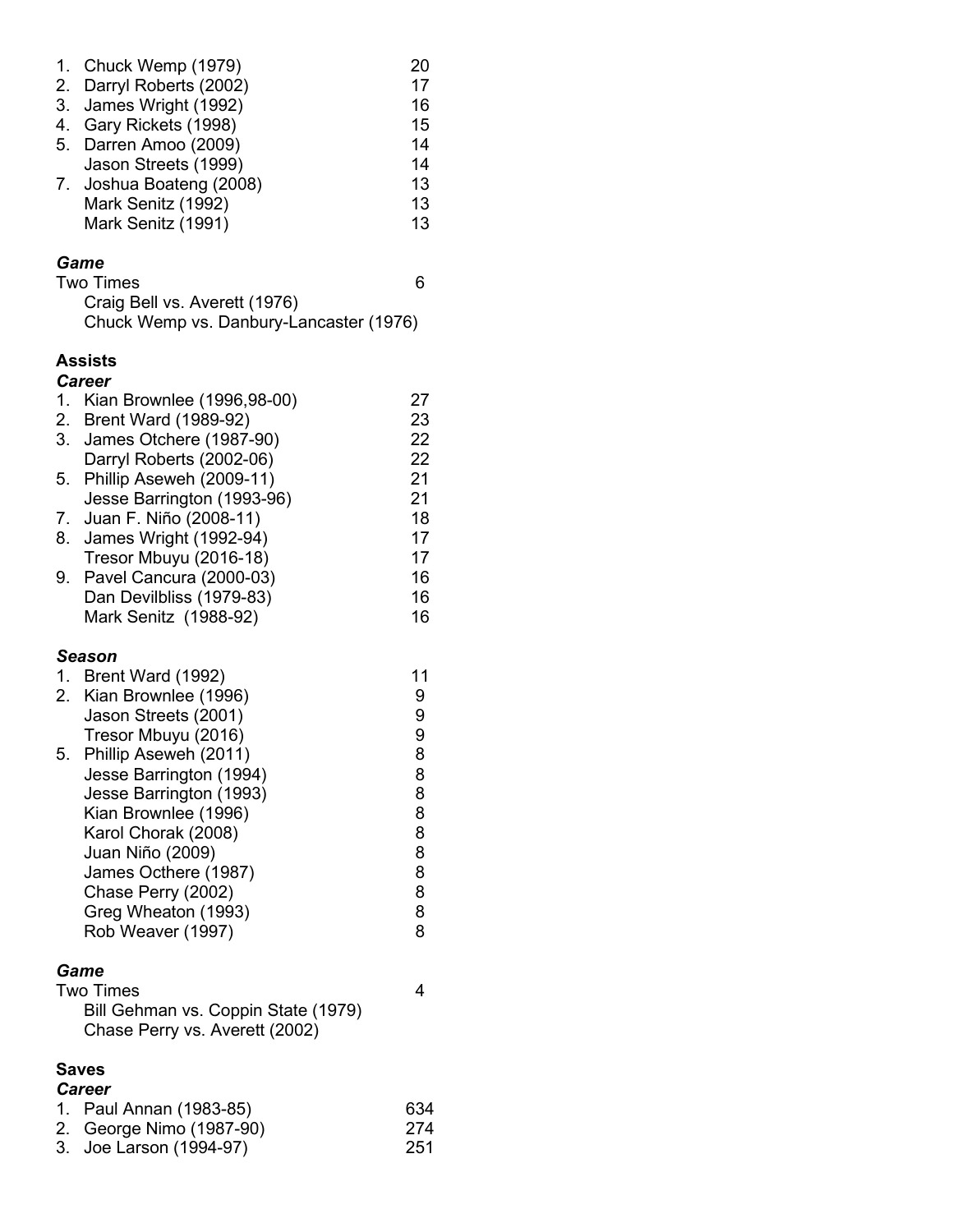| 4. Dean Short (1998-01)      | 237 |
|------------------------------|-----|
| 5. Ernie Adkins (1980)       | 218 |
| 6. Scott Sutarik (2011-14)   | 177 |
| 7. James Price (1993-95)     | 164 |
| 8. K.J. Sabotchick (2001-04) | 159 |
| 9. James Knoebel (2016-18)   | 142 |
| 10. Paul Gilbert (2007-10)   | 140 |
|                              |     |

## *Season*

| 1. Ernie Adkins (1980) | 218 |
|------------------------|-----|
| 2. Paul Annan (1985)   | 205 |
| 3. Paul Annan (1982)   | 162 |
| 4. Paul Annan (1983)   | 147 |
| 5. Kevin Hicks (1986)  | 127 |
| 6. Paul Annan (1984)   | 120 |
| 7. Joe Larson (1996)   | 87  |
| 8. George Nimo (1989)  | 85  |
| 9. George Nimo (1990)  | 84  |
| James Price (1993)     | 84  |
|                        |     |

## *Game*

| Paul Annan (1985) | 28 |
|-------------------|----|
|-------------------|----|

## **Shutouts** *Career*

| 1. | Paul Annan (1992-85)             | 28 |
|----|----------------------------------|----|
|    | 2. Scott Sutarik (2011-13)       | 22 |
| 3. | George Nimo (1987-90)            | 21 |
| 4. | Dean Short (1998-01)             | 19 |
| 5. | Paul Gilbert (2007-10)           | 15 |
|    | 6. Andrew Madero (2008-09)       | 13 |
|    | 7. James Knoebel (2016-2018)     | 12 |
|    | 8. Joe Larson (1994-97)          | 11 |
|    | 9. James Price (1993-95)         | 10 |
|    | 10. Danny Cordero (2019-Present) | 9  |
|    | Season                           |    |
|    | 1. Paul Annan (1985)             | 12 |
|    | 2. Andrew Madero (2009)          | 10 |
|    | Dean Short (1999)                | 10 |
|    | 3. Danny Cordero (2021 Spring)   | 8  |
|    | Paul Gilbert (2004)              | 8  |
|    |                                  |    |

|                         | 8                  |
|-------------------------|--------------------|
| Kevin Hicks (1986)      | 8                  |
| 6. James Knoebel (2017) |                    |
| 7. Scott Sutarik (2014) |                    |
| Scott Sutarik (2011)    | 6                  |
| George Nimo (1990)      | 6                  |
|                         | George Nimo (1989) |

## *Consecutive Shutouts*

| Danny Cordero (2021 Spring $-2/6 - 3/1$ ) |  |  |  |  |  |
|-------------------------------------------|--|--|--|--|--|
|-------------------------------------------|--|--|--|--|--|

# **Goals-Against-Average**

|  |  | Career (min. 1500 minutes)                                                                                                                                                                                                                                                                                                                                                           |  |
|--|--|--------------------------------------------------------------------------------------------------------------------------------------------------------------------------------------------------------------------------------------------------------------------------------------------------------------------------------------------------------------------------------------|--|
|  |  | $\overline{1}$ $\overline{1}$ $\overline{1}$ $\overline{1}$ $\overline{1}$ $\overline{1}$ $\overline{1}$ $\overline{1}$ $\overline{1}$ $\overline{1}$ $\overline{1}$ $\overline{1}$ $\overline{1}$ $\overline{1}$ $\overline{1}$ $\overline{1}$ $\overline{1}$ $\overline{1}$ $\overline{1}$ $\overline{1}$ $\overline{1}$ $\overline{1}$ $\overline{1}$ $\overline{1}$ $\overline{$ |  |

1. Andrew Madero (2008-09) 0.52 2. George Nimo (1987-90)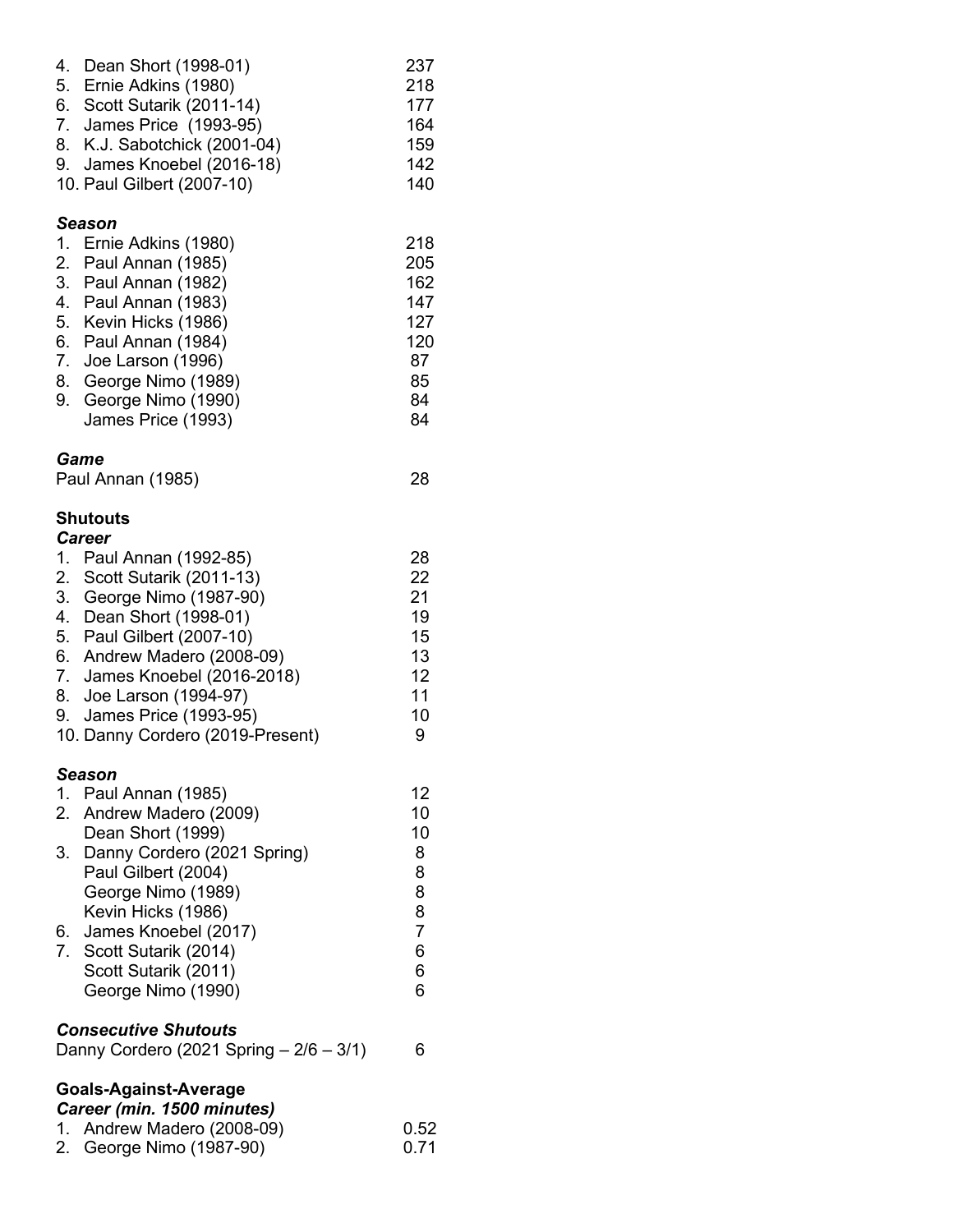| 3. Scott Sutarik (2011-14) | 0.97 |
|----------------------------|------|
| 4. Paul Annan (1982-85)    | 0.98 |
| 5. Dean Short (1998-01)    | 1.12 |
| 6. Paul Gilbert (2007-10)  | 1.21 |
| 7. Joe Larson (1994-97)    | 1.32 |
| 8. James Price (1993-95)   | 1.40 |
|                            |      |
|                            |      |

## *Season* **(min. 800 minutes)**

| 1. George Nimo (1988)          | 0.41 |
|--------------------------------|------|
| 2. Andrew Madero (2009)        | 0.45 |
| 3. George Nimo (1990)          | 0.48 |
| 4. Dean Short (1999)           | 0.51 |
| 5. Scott Sutarik (2011)        | 0.56 |
| 6. Danny Cordero (2021 Spring) | 0.63 |
| 6. A.J. Madero (2008)          | 0.68 |
| 7. George Nimo (1989)          | 0.79 |
| 8. George Nimo (1987)          | 0.85 |
| 9. Joe Larson (1997)           | 0.91 |
| 10. Paul Gilbert (2010)        | 0.99 |
|                                |      |

*Records Updated at the End of Each Season - Last Update 7/6/21*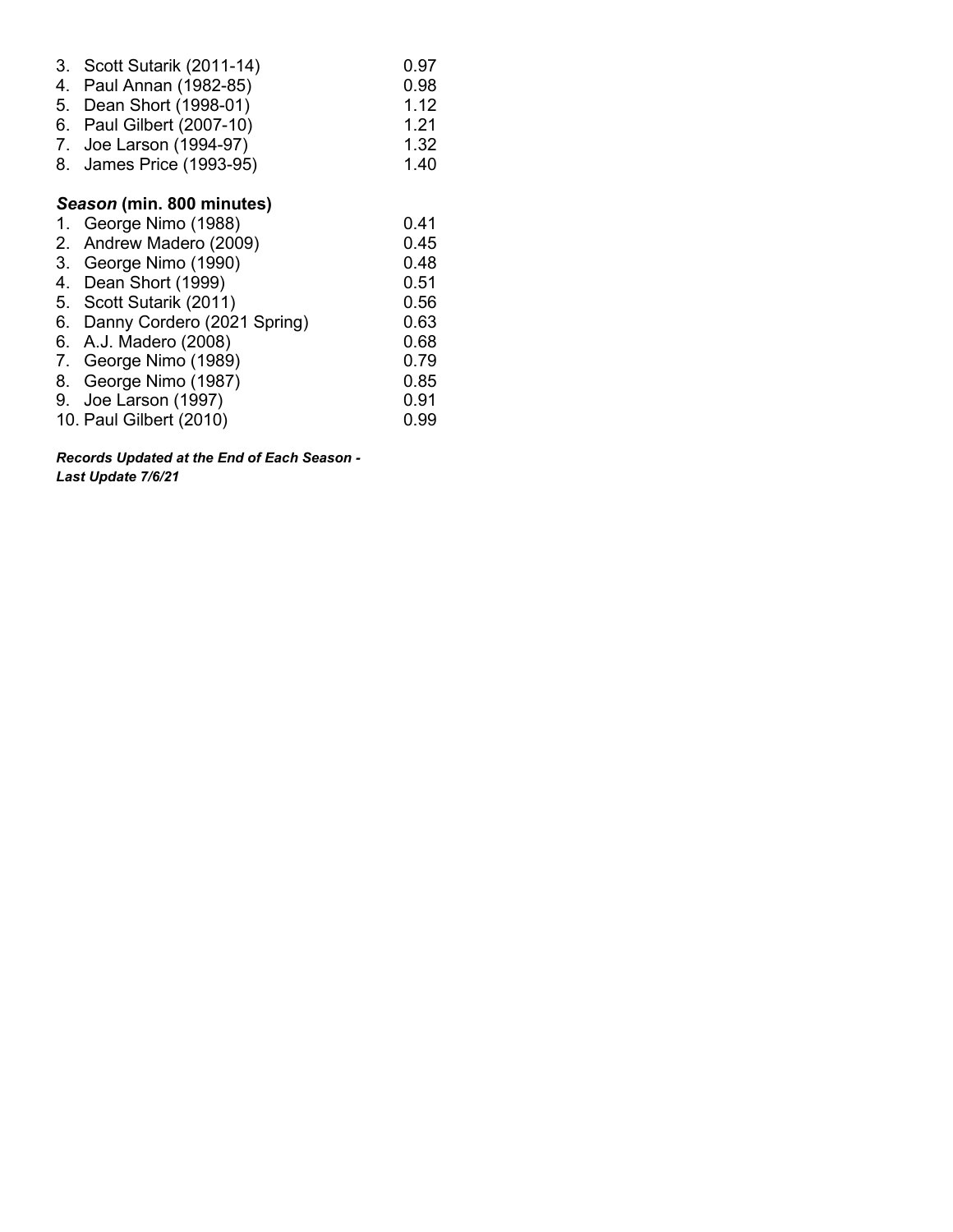# **Yearly Leaders**

| - - -<br><b>Scoring</b><br>Goalkeeping |                         |                |                         |               |                                      |
|----------------------------------------|-------------------------|----------------|-------------------------|---------------|--------------------------------------|
| Year                                   | <b>Name</b>             |                | <b>Goals Assists</b>    | <b>Points</b> | <b>Goals against Average</b><br>Name |
| 1979                                   | <b>Chuck Wemp</b>       | 20             | 12                      | 52            | <b>Ernie Adkins</b><br>1.38          |
| 1980                                   | Craig Bell              | 10             | 4                       | 24            | 2.43<br><b>Ernie Adkins</b>          |
| 1981                                   | <b>Alan Springs</b>     | 11             | 5                       | 27            | 2.50<br><b>Kelly Keys</b>            |
| 1982                                   | Dan Devilbiss           | 12             | 5                       | 29            | 1.36<br>Paul Annan                   |
| 1983                                   | <b>Tommy Wait</b>       | 14             | 4                       | 32            | 1.10<br>Paul Annan                   |
| 1984                                   | <b>Tommy Wait</b>       | $\overline{7}$ | 5                       | 19            | Paul Annan<br>1.10                   |
| 1985                                   | Samuel Johnson          | 10             | $\overline{2}$          | 22            | 0.35<br>Paul Annan                   |
| 1986                                   | <b>Edward Tetteh</b>    | 9              | 4                       | 22            | 1.10<br><b>Kevin Hicks</b>           |
| 1987                                   | <b>Chris Dickens</b>    | 5              | $\overline{2}$          | 12            | 0.85<br>George Nimo                  |
| 1988                                   | Jacob Isang             | 8              | 1                       | 17            | 0.41<br>George Nimo                  |
| 1989                                   | <b>Brian Stephens</b>   | 10             | 1                       | 21            | 0.79<br>George Nimo                  |
| 1990                                   | <b>Brian Stephens</b>   | 9              | 1                       | 19            | 0.48<br>George Nimo                  |
| 1991                                   | <b>Mark Senitz</b>      | 13             | $\overline{\mathbf{c}}$ | 28            | Jim Pereira<br>2.19                  |
| 1992                                   | James Wright            | 16             | 4                       | 36            | 1.23<br>Charles Ogunniyi             |
| 1993                                   | <b>Jesse Barrington</b> | 10             | 8                       | 28            | 1.22<br><b>James Price</b>           |
| 1994                                   | James Wright            | 12             | 8                       | 32            | 1.95<br>Joe Larson                   |
| 1995                                   | Joel Johnson            | 10             | 3                       | 23            | 1.25<br><b>James Price</b>           |
| 1996                                   | Ryan Trumbo             | 9              | $\overline{2}$          | 20            | 1.10<br>Joe Larson                   |
| 1997                                   | <b>Gary Ricketts</b>    | 8              | 6                       | 22            | 0.91<br>Joe Larson                   |
| 1998                                   | <b>Gary Ricketts</b>    | 15             | 3                       | 33            | Dean Short<br>1.09                   |
| 1999                                   | <b>Jason Streets</b>    | 14             | $\overline{2}$          | 30            | Dean Short<br>0.51                   |
| 2000                                   | <b>Jose Gomez</b>       | 9              | 3                       | 21            | Dean Short<br>1.21                   |
| 2001                                   | <b>Alan Pike</b>        | $\overline{7}$ | 3                       | 17            | Dean Short<br>1.66                   |
| 2002                                   | Darryl Roberts          | 17             | $\overline{7}$          | 41            | 1.51<br><b>Patrick Heery</b>         |
| 2003                                   | Darryl Roberts          | 8              | $\overline{7}$          | 23            | K.J. Sabotchick<br>1.51              |
| 2004                                   | Kyle Cupid              | 10             | 5                       | 25            | K.J. Sabotchick<br>1.59              |
| 2005                                   | <b>Adrian Bumbut</b>    | 8              | 5                       | 21            | 1.39<br>Kevin Mahan                  |
| 2006                                   | <b>Adrian Bumbut</b>    | 6              | $\overline{2}$          | 14            | 1.43<br>Kevin Mahan                  |
| 2007                                   | <b>Adrian Bumbut</b>    | 12             | 5                       | 29            | <b>Paul Gilbert</b><br>1.08          |
| 2008                                   | Joshua Boateng          | 13             | 6                       | 32            | <b>Andrew Madero</b><br>0.68         |
| 2009                                   | Darren Amoo             | 14             | 5                       | 33            | 0.45<br><b>Andrew Madero</b>         |
| 2010                                   | Darren Amoo             | 12             | 3                       | 27            | <b>Paul Gilbert</b><br>0.99          |
| 2011                                   | Phillip Aseweh          | $\overline{7}$ | 8                       | 22            | <b>Scott Sutarik</b><br>0.56         |
| 2012                                   | Kyle Breitmeyer         | $\overline{7}$ | Τ                       | 15            | <b>Scott Sutarik</b><br>1.13         |
| 2013                                   | Sachem Wilson           | 10             | 3                       | 23            | <b>Scott Sutarik</b><br>0.96         |
| 2014                                   | Sachem Wilson           | 8              | 1                       | 17            | <b>Scott Sutarik</b><br>1.09         |
| 2015                                   | Sachem Wilson           | 6              | 3                       | 15            | Jeremy Lee<br>1.48                   |
| 2016                                   | <b>Tresor Mbuyu</b>     | 10             | 9                       | 29            | James Knoebel<br>1.63                |
| 2017                                   | Kevin Mendoza           | 10             | 4                       | 24            | James Knoebel<br>1.10                |
| 2018                                   | Kevin Mendoza           | 12             | 5                       | 29            | 1.48<br><b>Brogan Engbers</b>        |
| 2019                                   | <b>Tyler Welch</b>      | 3              | $\boldsymbol{0}$        | 6             | 1.40<br><b>Brogan Engbers</b>        |
|                                        | <b>Seth Clark</b>       | 1              | 4                       | 6             |                                      |
| 2021SP                                 | <b>Musa Morris</b>      | 5              | $\overline{2}$          | 12            | Danny Cordero<br>0.63                |

## **All-Time Coaching Records**

|                       | Wins | Losses | Ties | Pct. | <b>Years Coached</b> |
|-----------------------|------|--------|------|------|----------------------|
| <b>Edward Dobson</b>  | 38   | 32     |      | .542 | 1975-79              |
| <b>Bill Bell</b>      | 198  | 140    | 40   | .577 | 1980-2000            |
| Jeff Alder            | 174  | 131    | 28   | .564 | 2001-18              |
| <b>Kelly Findley</b>  | 12   | 16     |      | .433 | 2019-Present         |
| <b>Overall Record</b> | 422  | 319    | 72   | .563 |                      |